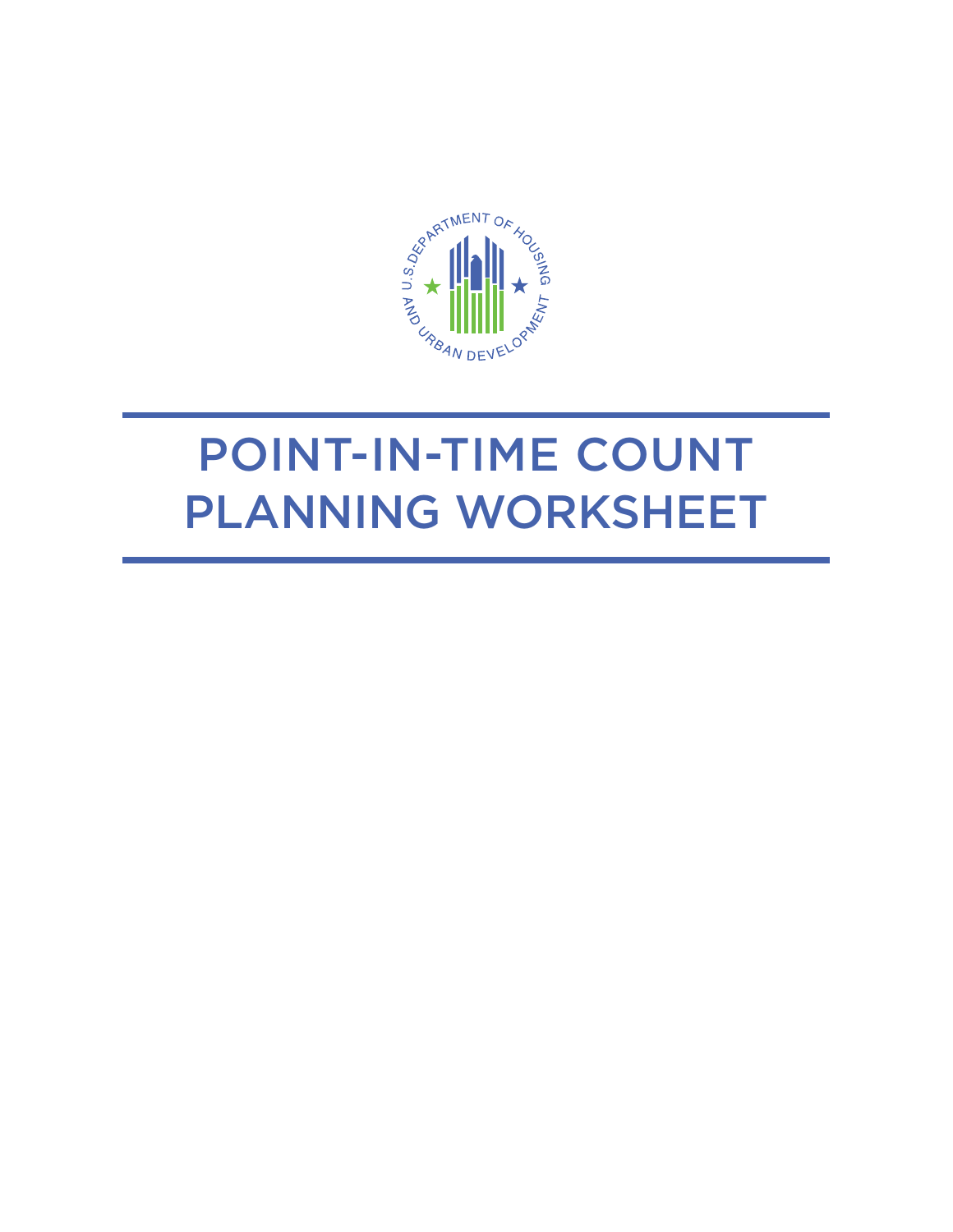

**CoC NUMBER AND NAME: COLORISTIC AND A SET AND A SET AND A SET AND A SET AND A SET AND A SET AND A SET AND A SET AND A SET AND A SET AND A SET AND A SET AND A SET AND A SET AND A SET AND A SET AND A SET AND A SET AND A S** 

PIT COUNT COORDINATOR: **with a set of the set of the set of the set of the set of the set of the set of the set of the set of the set of the set of the set of the set of the set of the set of the set of the set of the set** 

**PIT COUNT YEAR:** \_\_\_\_\_\_\_\_\_

#### **ABOUT THE TOOL**

*The Point-in-Time (PIT) Count Planning Worksheet can assist communities in planning for and conducting their point-in-time counts. The document provides a list of all the major steps in planning the count, and offers a way to record information on major decisions related to the count. This calendar-based planning tool is meant to guide CoCs and ensure they are considering all aspects of the PIT count and meeting the HUD PIT Count Standards.* 

#### **INSTRUCTIONS**

*A staff member from the Collaborative Applicant should be responsible for referencing and updating the Point-in-Time Count Planning Worksheet during the entire PIT count process (e.g., planning, execution, and debriefing). CoCs should adapt the worksheet as needed to ensure that it meets the planning needs of their CoC.*

*If additional space is needed, it may be necessary and helpful to expand upon this document by creating a written plan that is updated annually. This will ensure that the entire PIT count process is clearly documented.*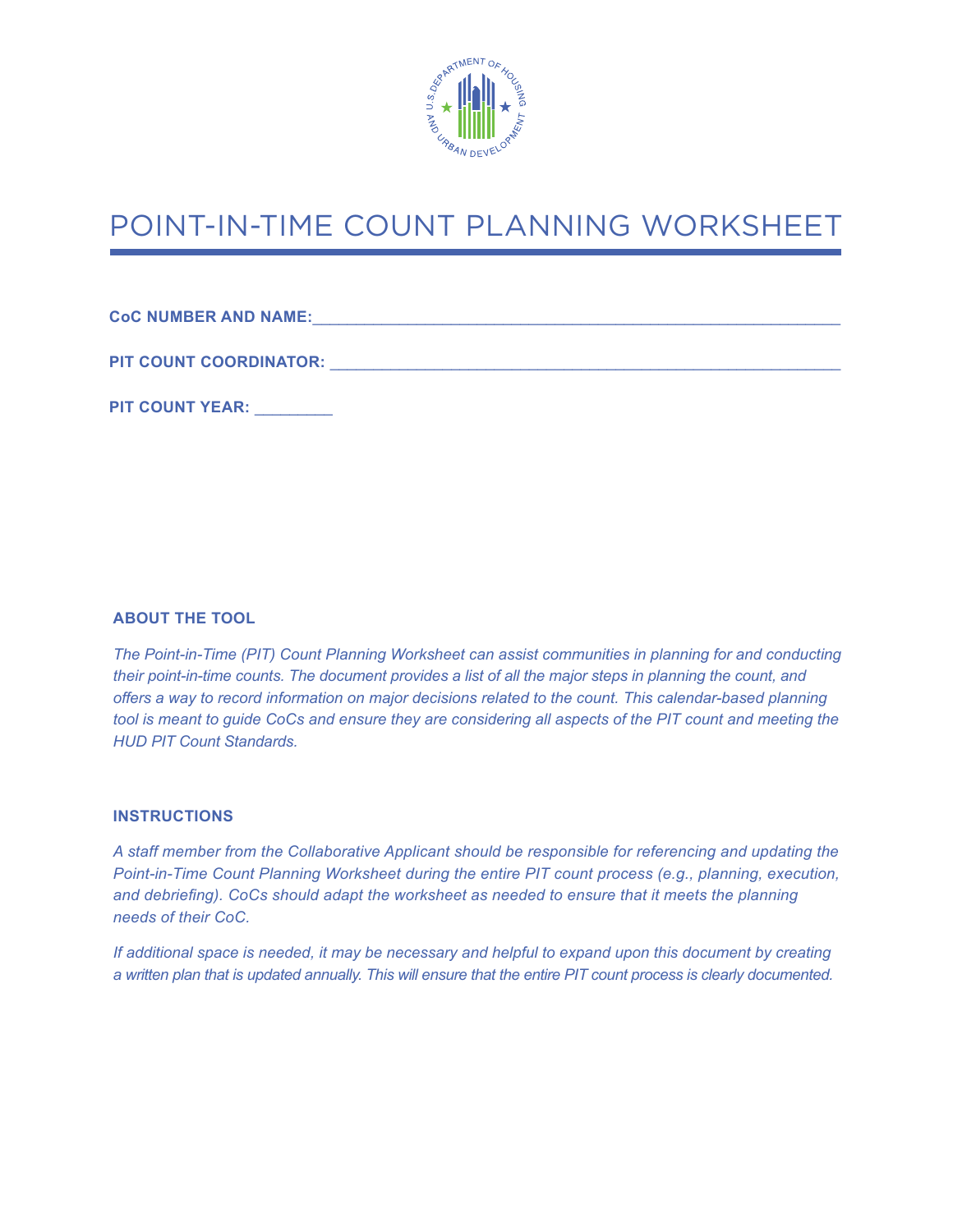



**ESTABLISH PRIMARY PIT COORDINATING COMMITTEE** that is a subcommittee of the CoC. Members include:

**ESTABLISH SUBCOMMITTEES** focused on specific areas of count. May include, but are not limited to, any of the following areas:

- Methodology, Data Analysis and Reporting Domestic Violence and
- People who Have Experienced **Experience Experience Expendition** Sexual Assault Survivors Homelessness • Homeless Veterans
- Unsheltered Populations Volunteers
- Homeless Youth, Students, and Families Media and Public Relations
- 
- 
- -
	- Government Relations

| <b>SUBCOMMITTEE:</b>               | <b>SUBCOMMITTEE:</b>               | <b>SUBCOMMITTEE:</b>               |  |
|------------------------------------|------------------------------------|------------------------------------|--|
|                                    |                                    |                                    |  |
| <b>GOAL/TASKS OF SUBCOMMITTEE:</b> | <b>GOAL/TASKS OF SUBCOMMITTEE:</b> | <b>GOAL/TASKS OF SUBCOMMITTEE:</b> |  |
|                                    |                                    |                                    |  |
|                                    |                                    |                                    |  |
| <b>MEMBERS:</b>                    | <b>MEMBERS:</b>                    | <b>MEMBERS:</b>                    |  |
|                                    |                                    |                                    |  |
|                                    |                                    |                                    |  |
|                                    |                                    |                                    |  |
|                                    |                                    |                                    |  |
|                                    |                                    |                                    |  |

**REVIEW** *[HUD PIT Count Methodology Guide](https://www.hudexchange.info/resources/documents/PIT-Count-Methodology-Guide.pdf)*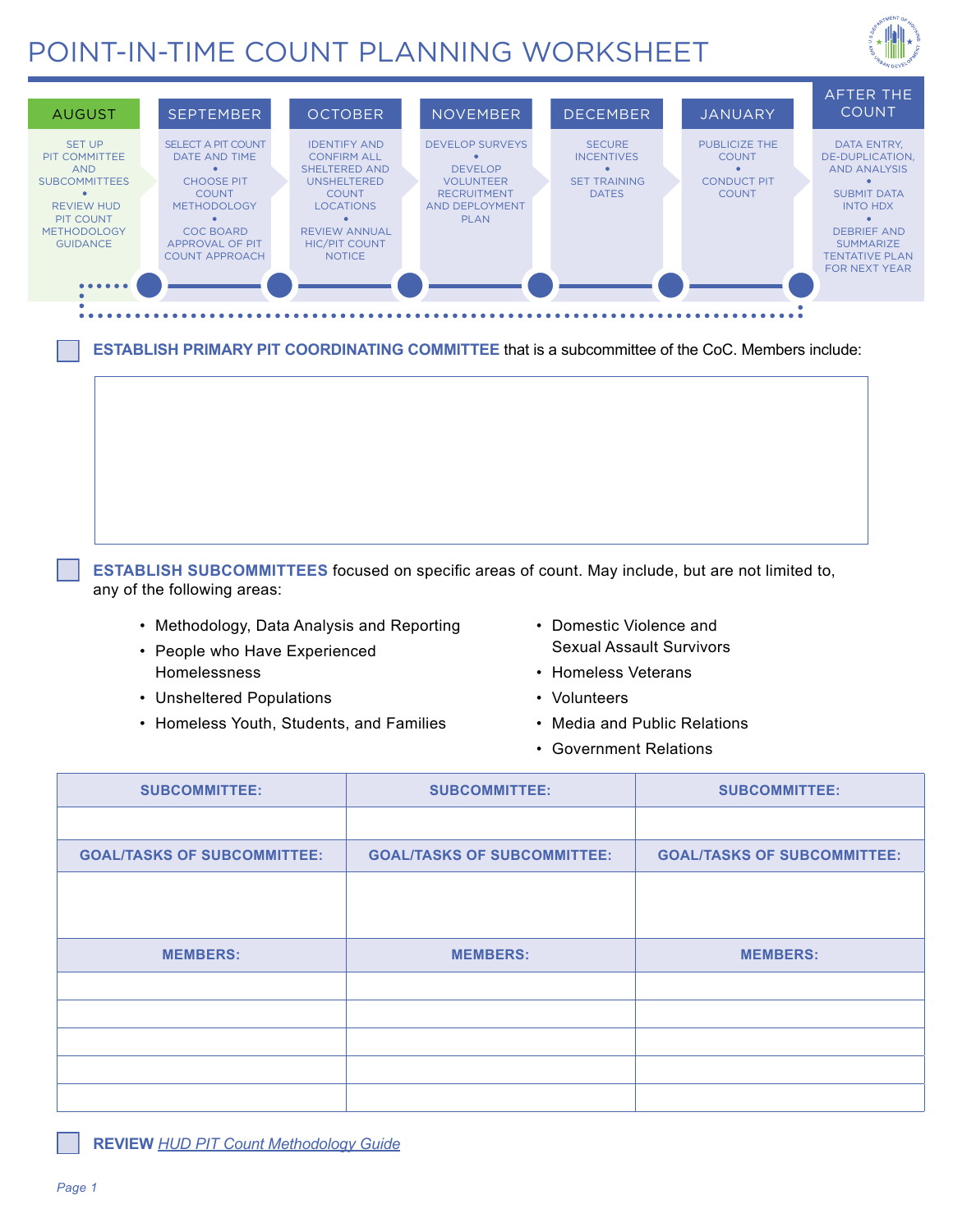



*(September timeline continue on the next page)*

#### **SELECT PIT COUNT DATE AND TIME**

Select a date for the PIT count between January 22 and January 31 and clearly identify which night will serve as the "night of the count." *([PIT Count Methodology Guide](https://www.hudexchange.info/resources/documents/PIT-Count-Methodology-Guide.pdf) – "Considerations and Requirements for Selecting a Date and Time," pp. 23-24)* 

\_\_\_\_\_\_\_\_\_\_\_\_\_\_\_\_\_\_\_\_\_\_\_\_\_\_\_\_\_\_\_\_\_\_\_\_\_\_\_\_\_\_\_\_\_\_\_\_\_\_\_\_\_\_\_\_\_\_\_\_\_\_\_\_\_\_\_\_\_\_\_\_\_\_\_\_

- Select a single night for the PIT count & Housing Inventory Count (HIC)
- Day(s) of count
- If using the Night of the Count method, what hours will the unsheltered count occur?

#### **DETERMINE METHODOLOGY**

Review HUD guidance to determine the most appropriate methods for conducting the sheltered and unsheltered counts in the CoC. Final PIT count methodology must be approved by the CoC in accordance with the CoC's governance charter.

#### **Considerations in determining above methodology**

Define and describe the geographic area the CoC covers.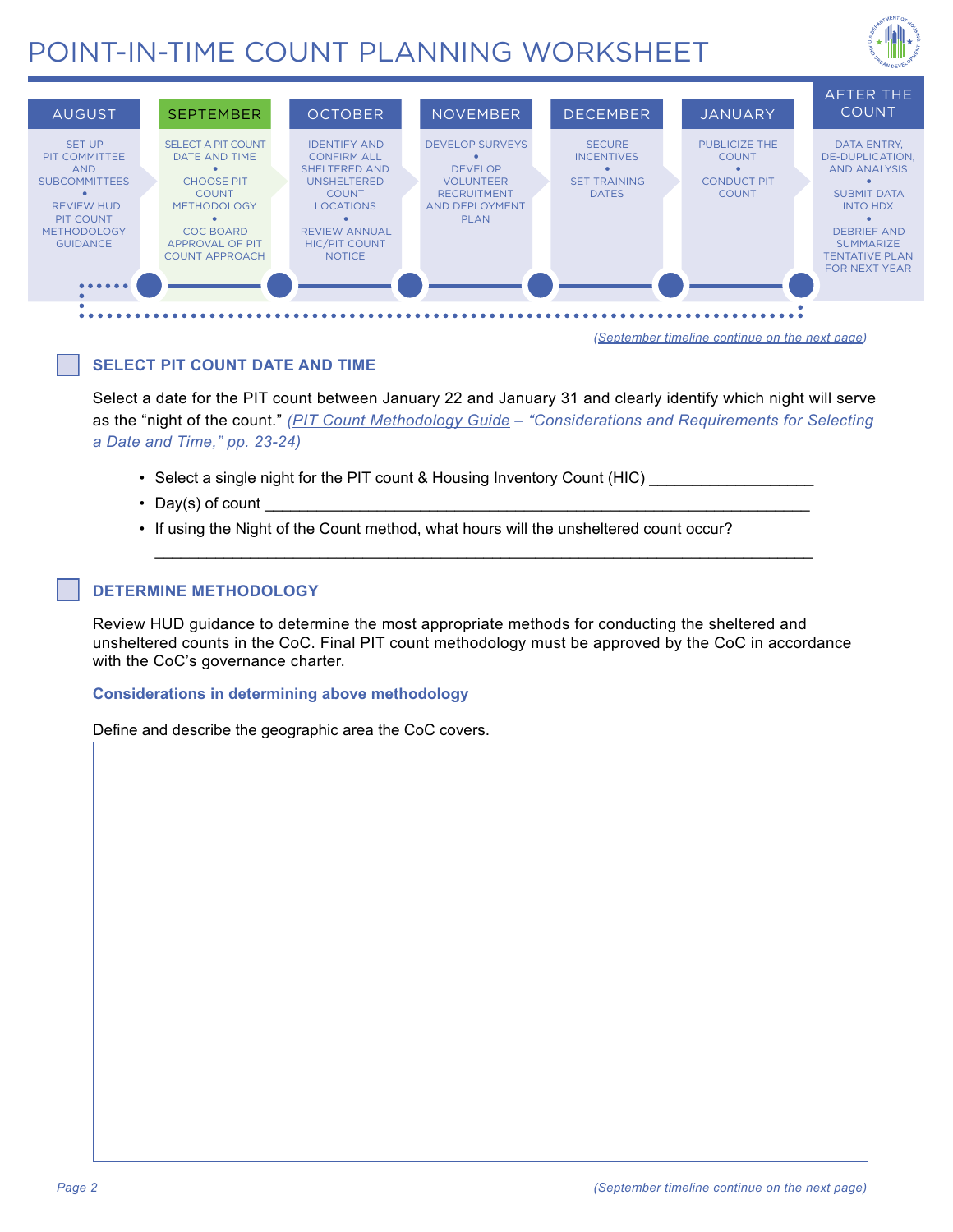



*(September timeline continued from previous page) (September timeline continue on the next page)*

Identify which Consolidated Plan jurisdictions fall within the CoC's geographic area.

Identify specific geographic areas that must be included in the PIT count, e.g., cities, towns, counties, districts, neighborhoods.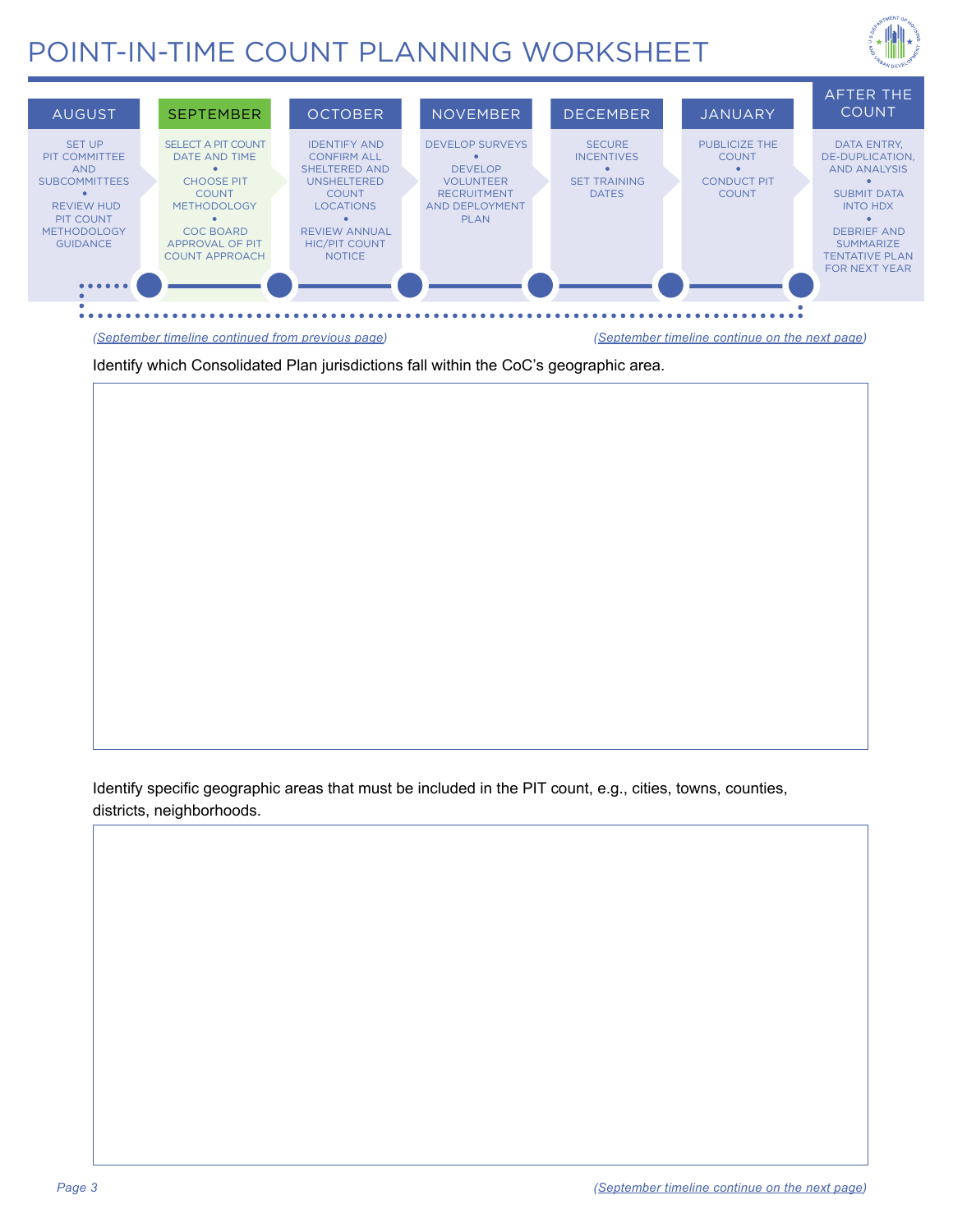





- Assess the amount of resources available in the CoC to count and survey all unsheltered people on the night of the count.
- Examine data from HMIS participating projects to determine if coverage and completeness are sufficient for deriving the sheltered PIT count.
- • **Sheltered Count** *[\(PIT Count Methodology Guide,](https://www.hudexchange.info/resources/documents/PIT-Count-Methodology-Guide.pdf) pages 14-16, 44-46)*
	- **Use one or more of the following approaches:** 
		- $O$  Yes  $O$  No • Random sample and extrapolation?  $\bigcup$  Yes  $\bigcup$  No • Non-random sample and extrapolation?  $\bigcup$  Yes  $\bigcup$  No • Complete census count?
		- O Yes O No • Combination approach?

#### Rationale: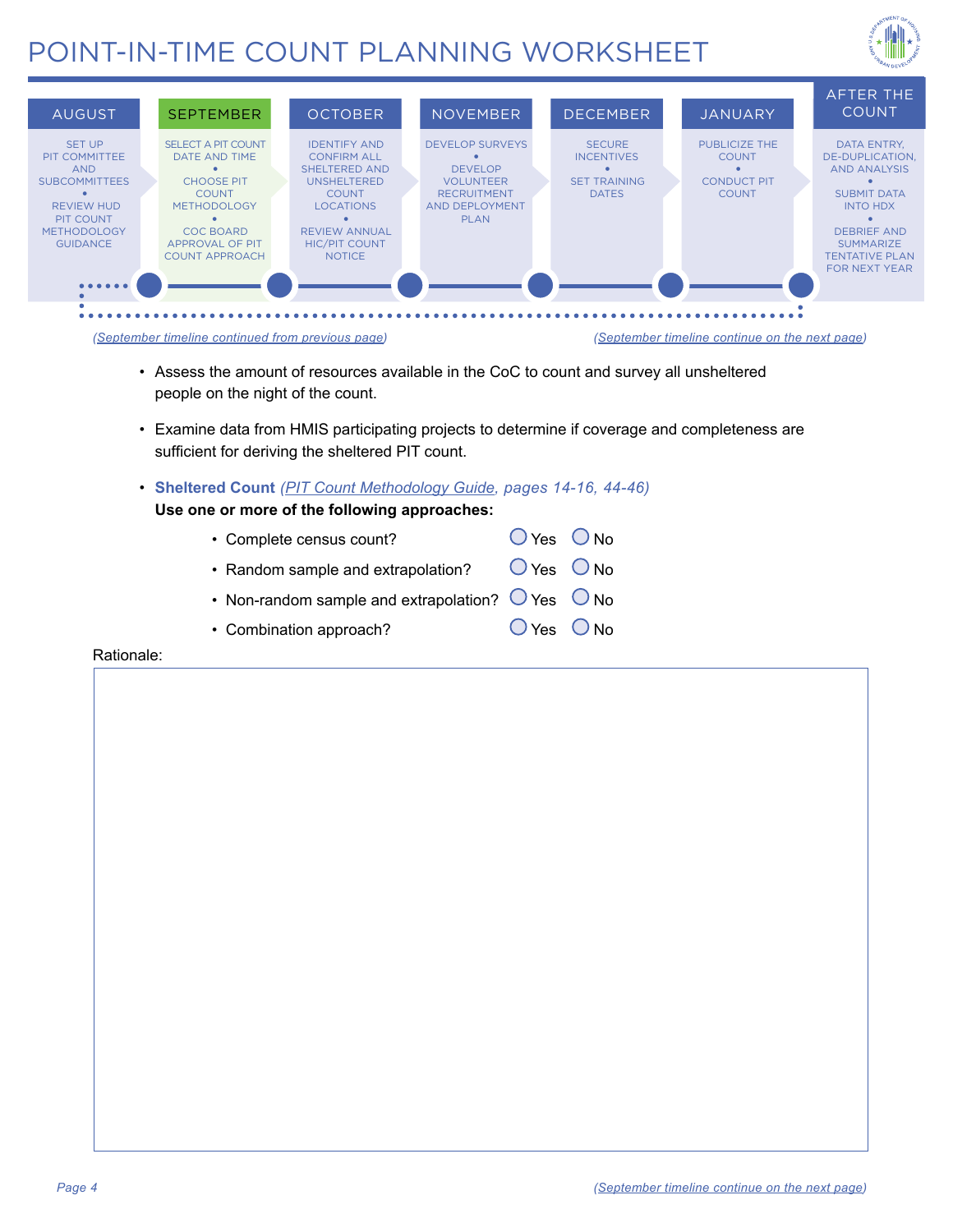



\_\_\_\_\_\_\_\_\_\_\_\_\_\_\_\_\_\_\_\_\_\_\_\_\_\_\_\_\_\_\_\_\_\_\_\_\_\_\_\_\_\_\_\_\_\_\_\_\_\_\_\_\_\_\_\_\_\_\_\_\_\_\_\_\_\_\_\_\_\_\_\_\_\_\_\_\_\_\_\_\_\_\_\_\_\_\_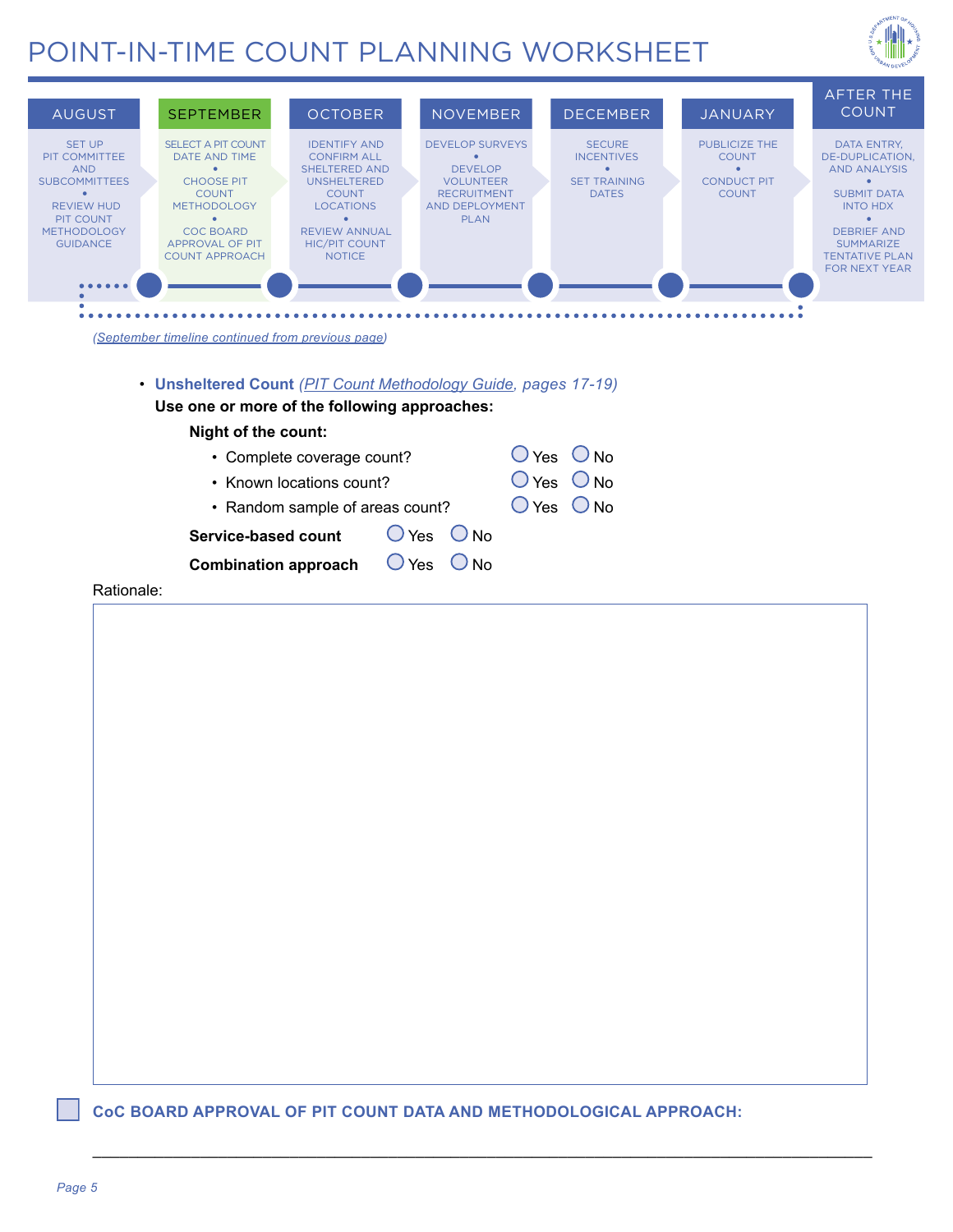



**REVIEW HIC/PIT COUNT ANNUAL NOTICE** 

#### **IDENTIFY & CONFIRM ALL SHELTERED COUNT LOCATIONS**

- Create list of emergency shelters, Safe Haven, and transitional housing projects in the CoC as identified in the previous Housing Inventory Count (HIC).
- Add any new projects that were not included in the previous year's HIC.
- Determine which sheltered count locations will use HMIS for their sheltered count and which will use paper surveys.

#### **IDENTIFY & CONFIRM UNSHELTERED COUNT LOCATIONS**

• Identify and map the specific geographic areas to be included in the unsheltered count based on the unsheltered methodology, e.g., by name list of places, street intersections, bridges, abandoned buildings, campsites, etc.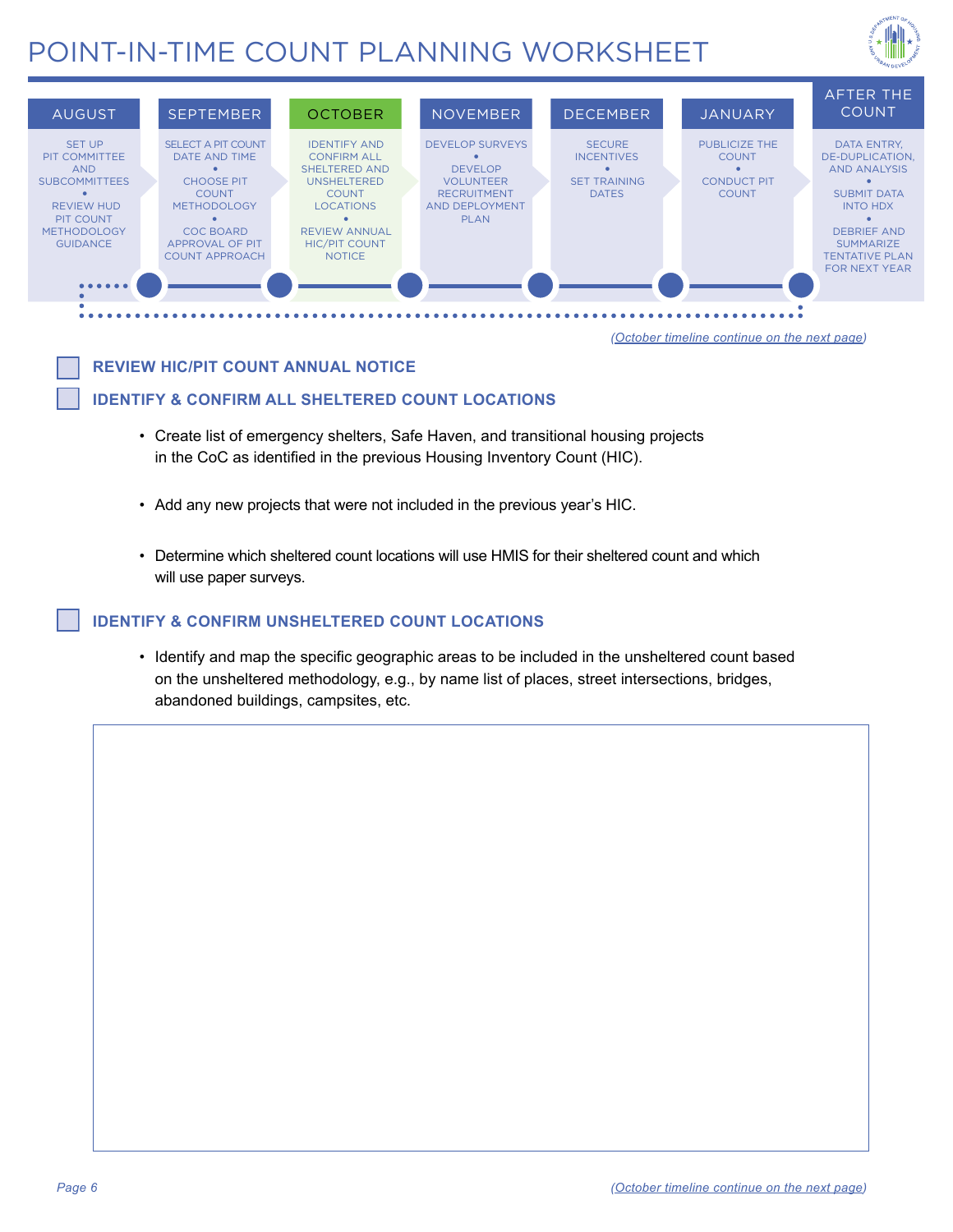



*(October timeline continued from previous page)*

• Identify and list the geographic areas to be excluded from unsheltered count, if applicable.

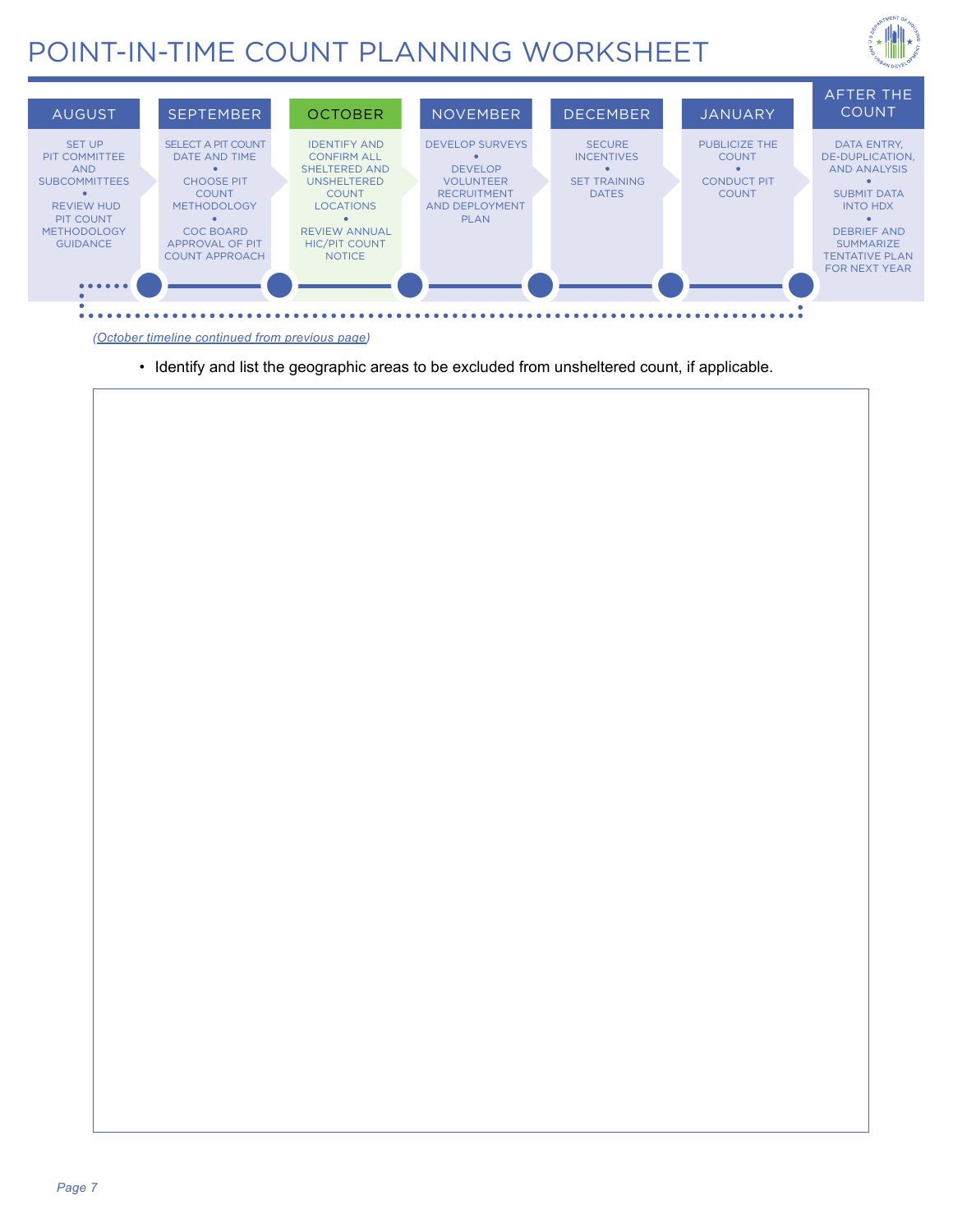



### **DEVELOP SURVEYS**

*(November timeline continue on the next page)*

- At a minimum, include all information required by HUD as published in its current *Notice for Housing Inventory Count (HIC) and Point-in-Time (PIT) Data Collection for Continuum of Care (CoC) Program and the Emergency Solutions Grants (ESG) Program* after HUD has issued updated data collection guidance. Sample surveys can be found here: *[https://www.hudexchange.info/resource/3322/point-in](https://www.hudexchange.info/resource/3322/point-in-time-survey-tools/)[time-survey-tools/](https://www.hudexchange.info/resource/3322/point-in-time-survey-tools/)*
- Decide if additional information, beyond what is required by HUD, will be collected based upon the needs of the CoC. Describe below.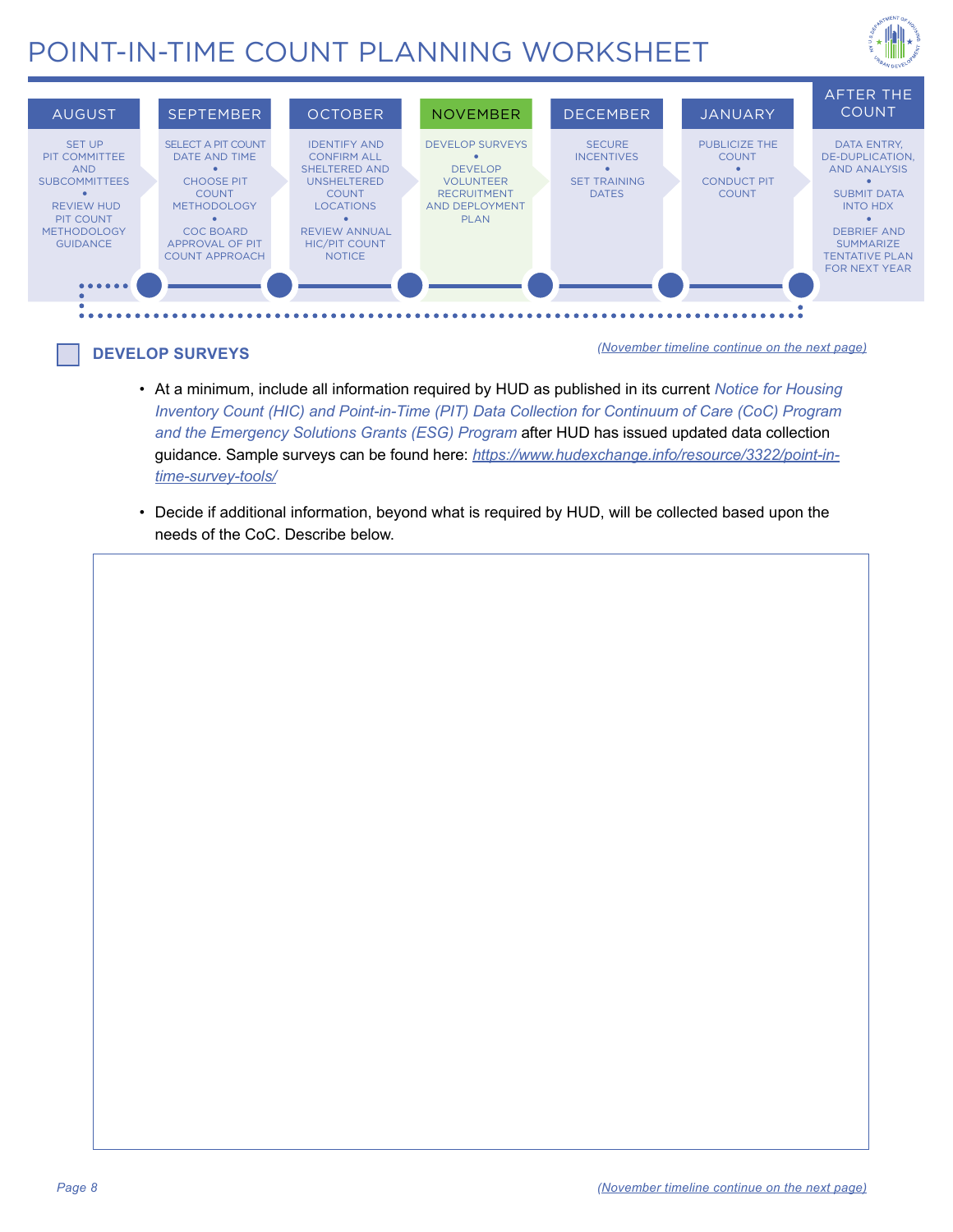





- Determine a consistent methodology in which surveys will be administered for sheltered and unsheltered populations, including privacy and safety of participants and survey administrators.
- Test the survey instrument with people experiencing homelessness and volunteers to check for comprehension and consistency.

#### **DEVELOP VOLUNTEER RECRUITMENT & DEPLOYMENT PLAN**

• List volunteer roles and number of volunteers for each role needed to execute the PIT count. Describe how volunteers will be recruited.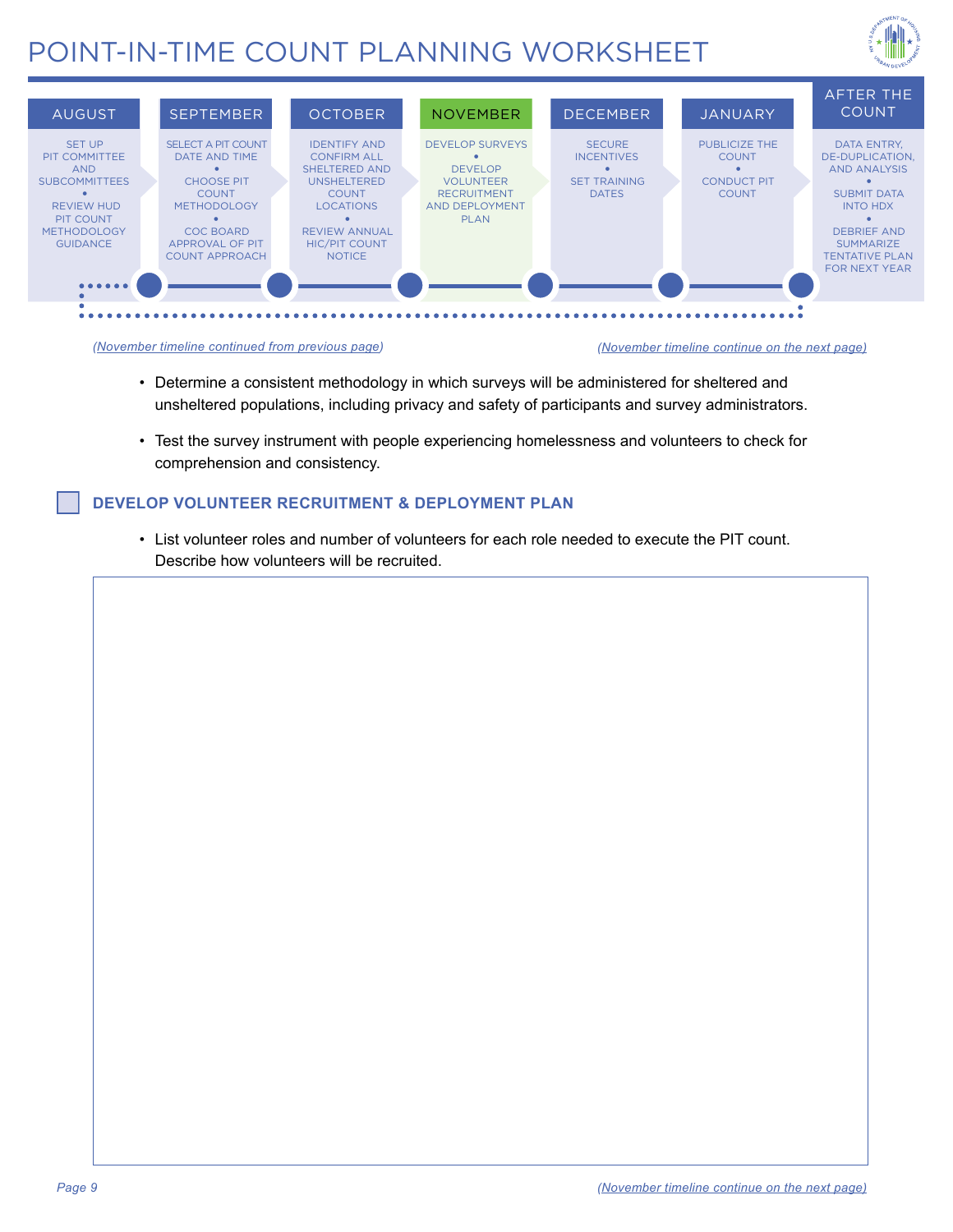



#### *(November timeline continued from previous page)*

- Describe volunteer logistics and deployment on night of count.
	- Designate staging areas
	- Leaders
	- Command center
	- Communication plan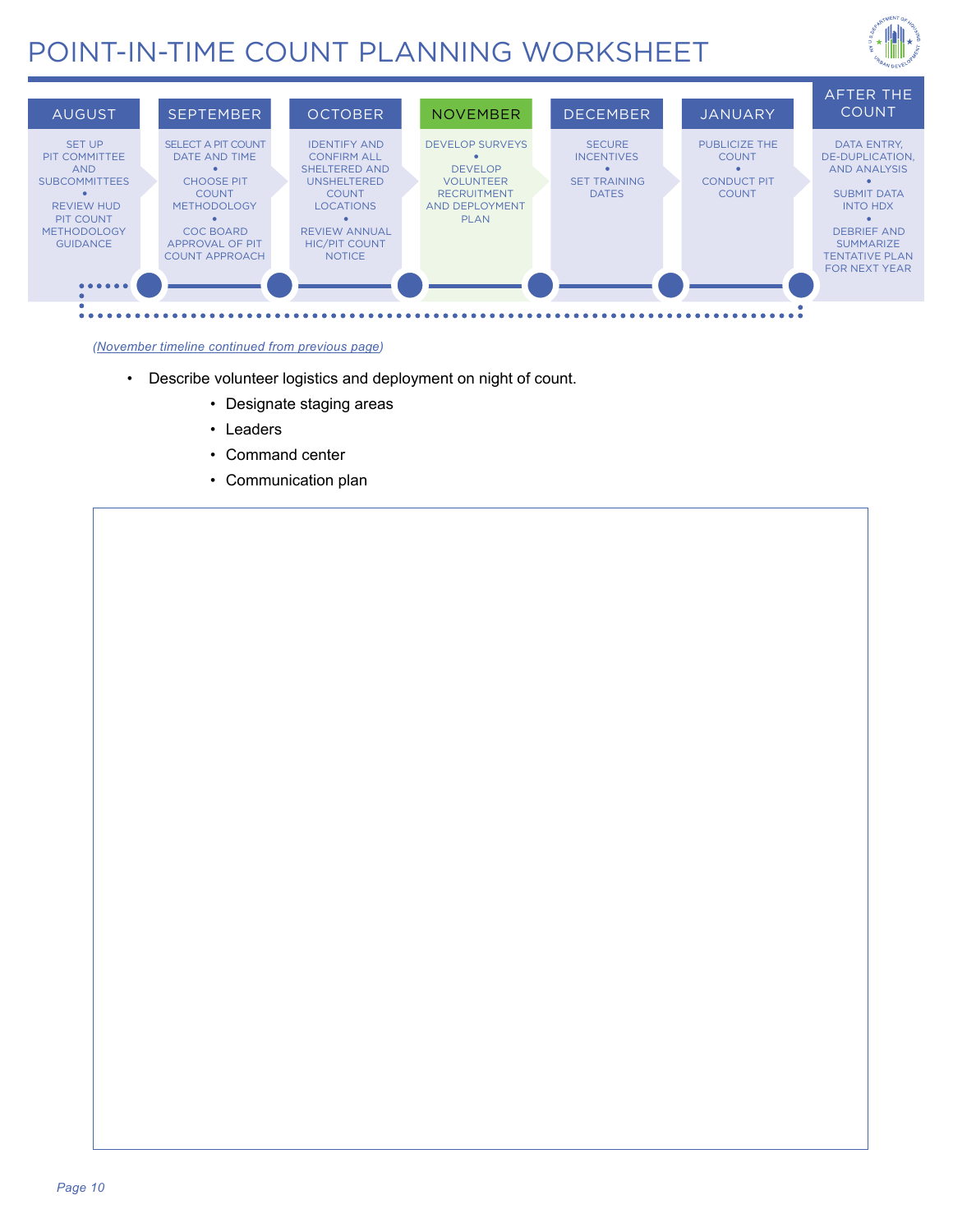



*(December timeline continue on the next page)*

### **SECURE INCENTIVES TO PROVIDE TO HOMELESS PEOPLE WHO PARTICIPATE IN THE PIT COUNT, IF APPLICABLE** *([PIT Count Methodology Guide,](https://www.hudexchange.info/resources/documents/PIT-Count-Methodology-Guide.pdf) page 27)*

| <b>INCENTIVE/DONATION</b> | <b>PROVIDED BY</b> |  |
|---------------------------|--------------------|--|
|                           |                    |  |
|                           |                    |  |
|                           |                    |  |
|                           |                    |  |
|                           |                    |  |
|                           |                    |  |
|                           |                    |  |
|                           |                    |  |
|                           |                    |  |

• If people experiencing homelessness or who are formerly homeless will be participating as volunteers, determine if stipends or other incentives will be provided and policies for administering them.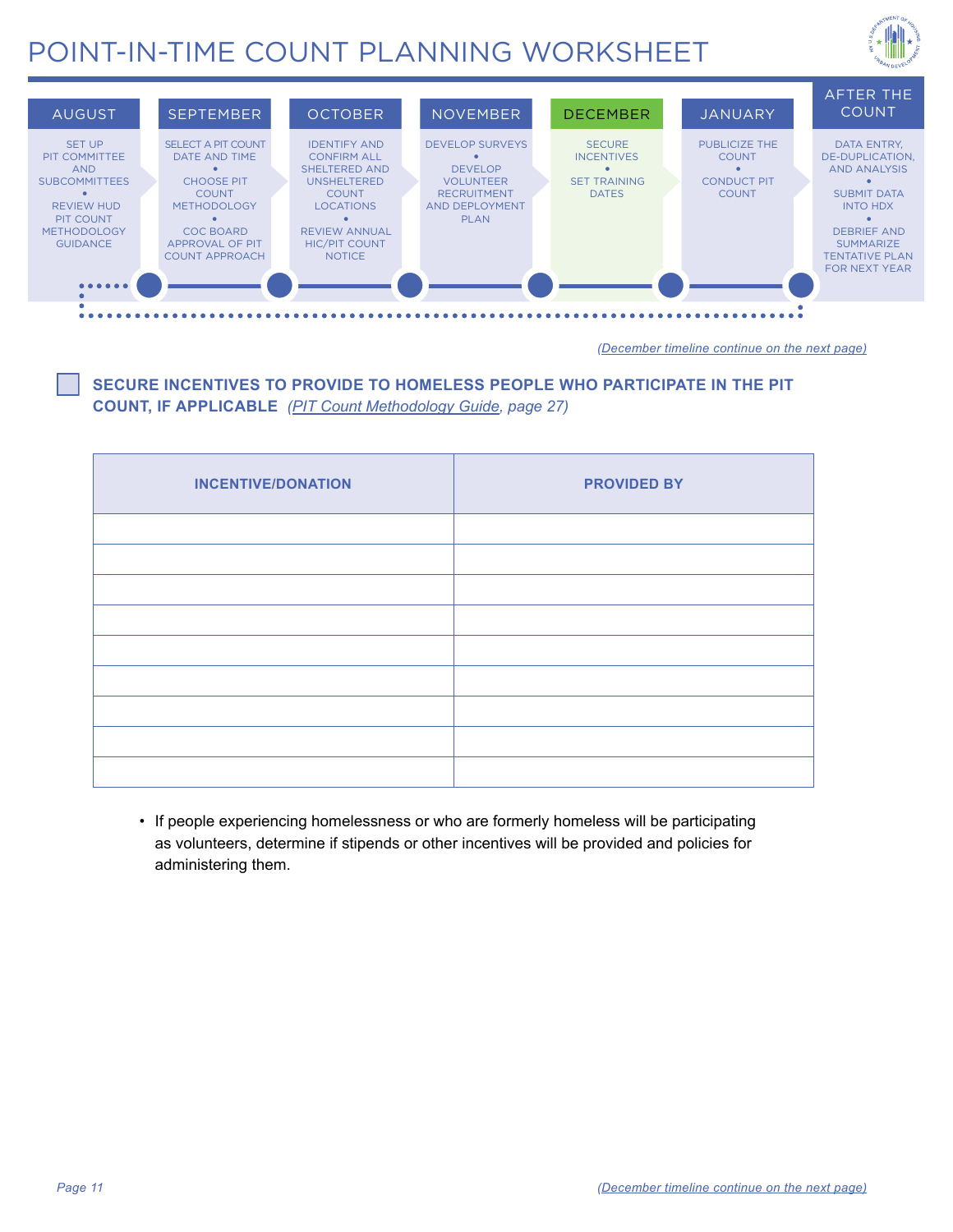



*(December timeline continued from previous page)*

#### **SET TRAINING DATES**

• List training dates and times for specialized groups or general volunteer training.

| <b>TRAINING</b> | <b>TRAINING DATE(S)</b> | TRAINER(S) | <b>TRAINING MODE</b><br>(IN-PERSON, WEBINAR,<br>RECORDING, ETC.) |
|-----------------|-------------------------|------------|------------------------------------------------------------------|
|                 |                         |            |                                                                  |
|                 |                         |            |                                                                  |
|                 |                         |            |                                                                  |
|                 |                         |            |                                                                  |
|                 |                         |            |                                                                  |
|                 |                         |            |                                                                  |
|                 |                         |            |                                                                  |
|                 |                         |            |                                                                  |
|                 |                         |            |                                                                  |
|                 |                         |            |                                                                  |
|                 |                         |            |                                                                  |
|                 |                         |            |                                                                  |

- Develop trainings based on the PIT count methodologies and volunteer roles. *([PIT Count Methodology Guide](https://www.hudexchange.info/resources/documents/PIT-Count-Methodology-Guide.pdf), pages 37-39)*
- Assign the geographic areas to teams of interviewers. Clearly mark boundaries of neighboring CoCs. Ensure enumeration areas are not overlapping.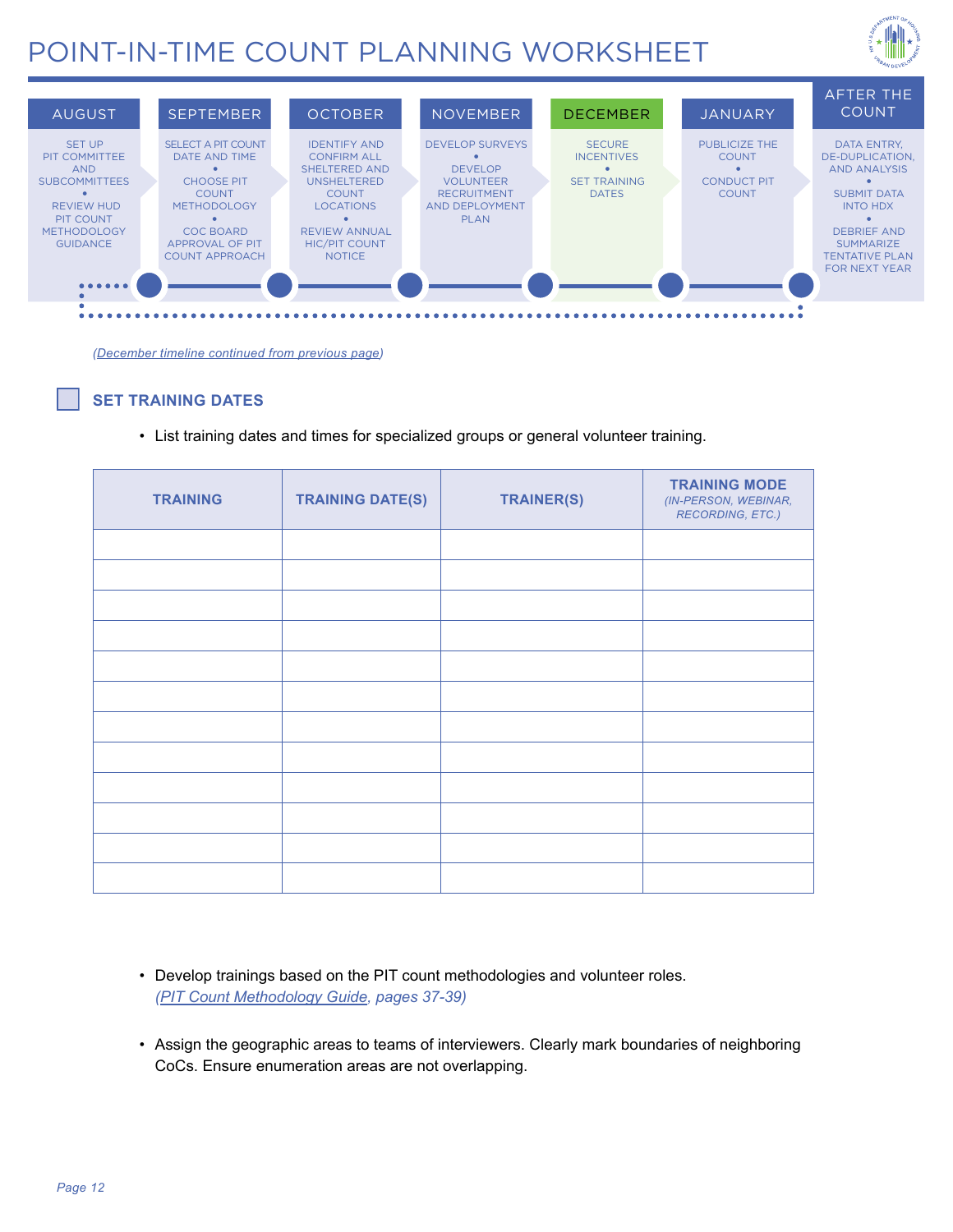



#### **PUBLICIZE THE COUNT**

*(January timeline continue on the next page)*

• Describe communication strategies for conducting the count and announcing the results of the count, e.g., designated phone number, listserv, e-mails, press release, etc.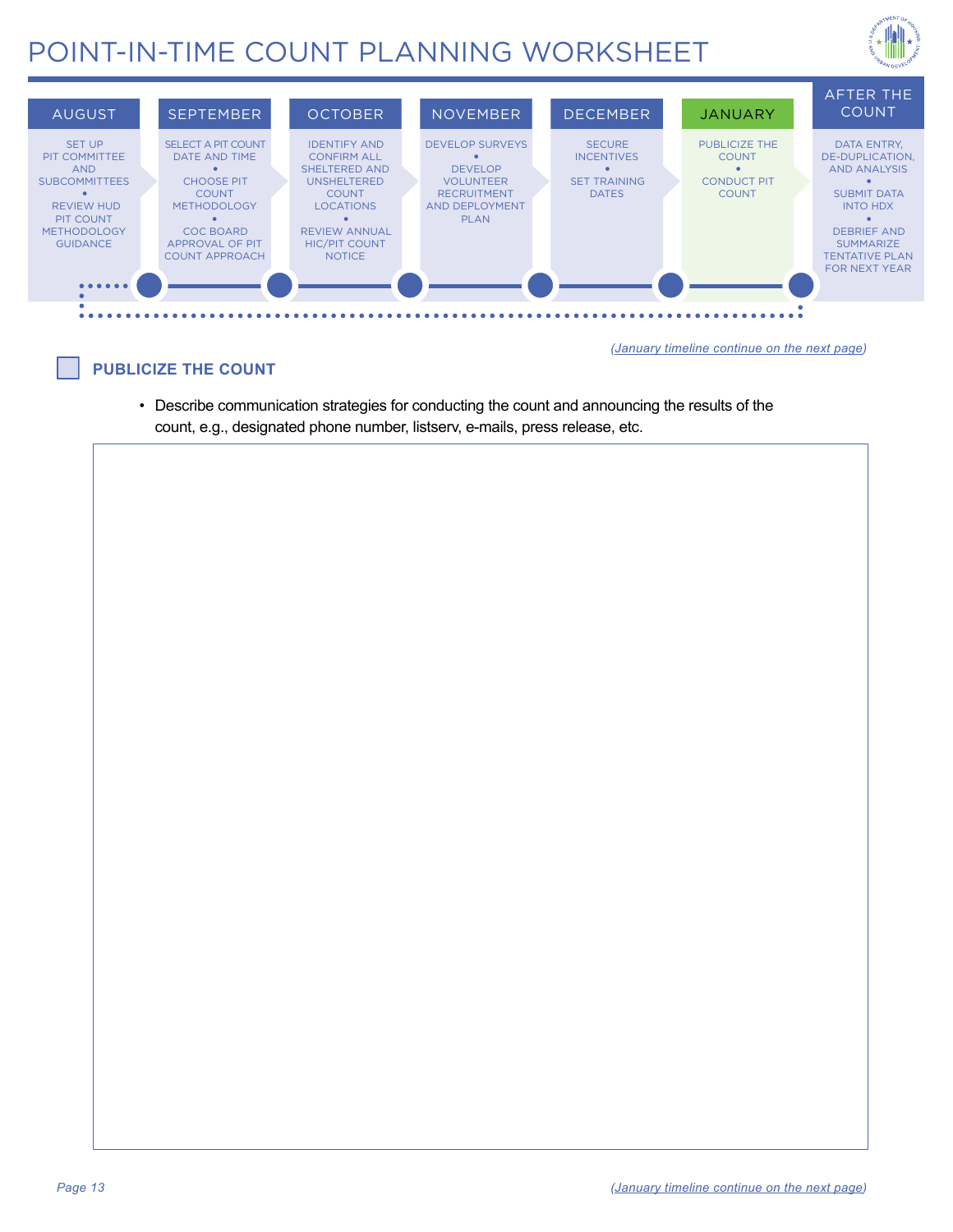





 as hospitals, mental health providers, advocacy organizations, etc. • Designate and list spokesperson(s)/liaison(s) for media, consolidated plan jurisdictions, CoC members, people experiencing homelessness if special events are being held, community stakeholder groups such *([PIT Count Methodology Guide](https://www.hudexchange.info/resources/documents/PIT-Count-Methodology-Guide.pdf), page 27)* 

| <b>GROUP</b>                           | <b>COMMUNICATION POINT-OF-CONTACT</b> |
|----------------------------------------|---------------------------------------|
| <b>MEDIA</b>                           |                                       |
|                                        |                                       |
|                                        |                                       |
| <b>CONSOLIDATED PLAN JURISDICTIONS</b> |                                       |
|                                        |                                       |
|                                        |                                       |
| <b>COC MEMBERS</b>                     |                                       |
|                                        |                                       |
|                                        |                                       |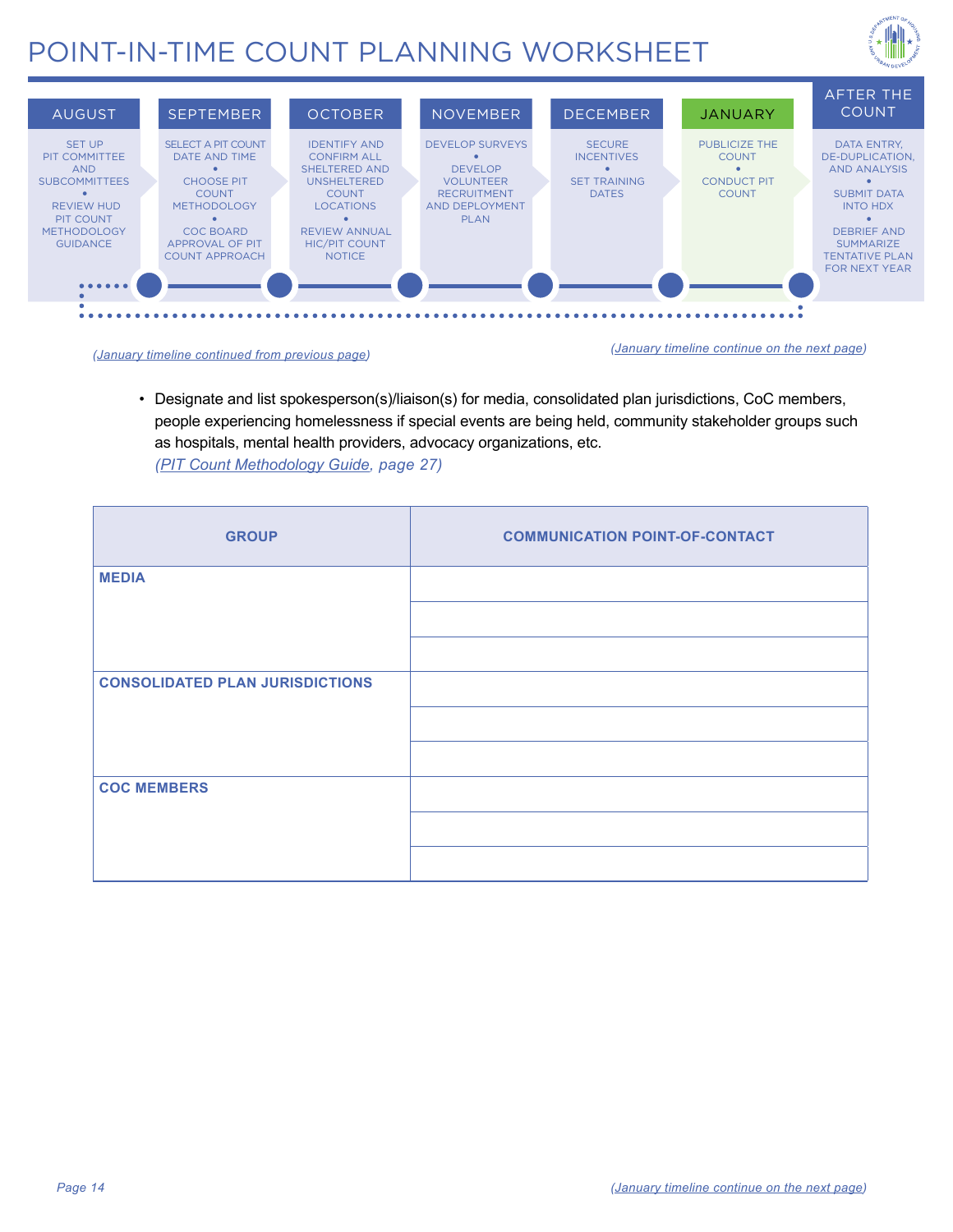



*(January timeline continued from previous page)*

#### **CONDUCT VOLUNTEER INTERVIEWER TRAININGS**

#### **CONDUCT THE PIT COUNT** *(during the last 10 calendar days in January)*

#### • **Sheltered Count**

- If HMIS has sufficient coverage and completeness, generate the PIT count from the HMIS. If PIT count is conducted using HMIS, hold a meeting in advance with HMIS Administrator to ensure plan is in place. *[\(PIT Count Methodology Guide,](https://www.hudexchange.info/resources/documents/PIT-Count-Methodology-Guide.pdf) pages 41-43)*
- *([PIT Count Methodology Guide](https://www.hudexchange.info/resources/documents/PIT-Count-Methodology-Guide.pdf), page 44)* • For shelters that do not input complete data into HMIS or domestic violence providers, administer project and/or client surveys to obtain required information. Provide due date for providers to submit data to CoC using method identified.
- Deploy interviewers to shelters using paper surveys if requested by providers.

#### • **Unsheltered Count**

- Deploy interviewer to designated geographic areas, using the guidance provided in the volunteer interviewer training.
- During the count, check in to ensure that the areas have adequate coverage and assign additional interviewers as needed.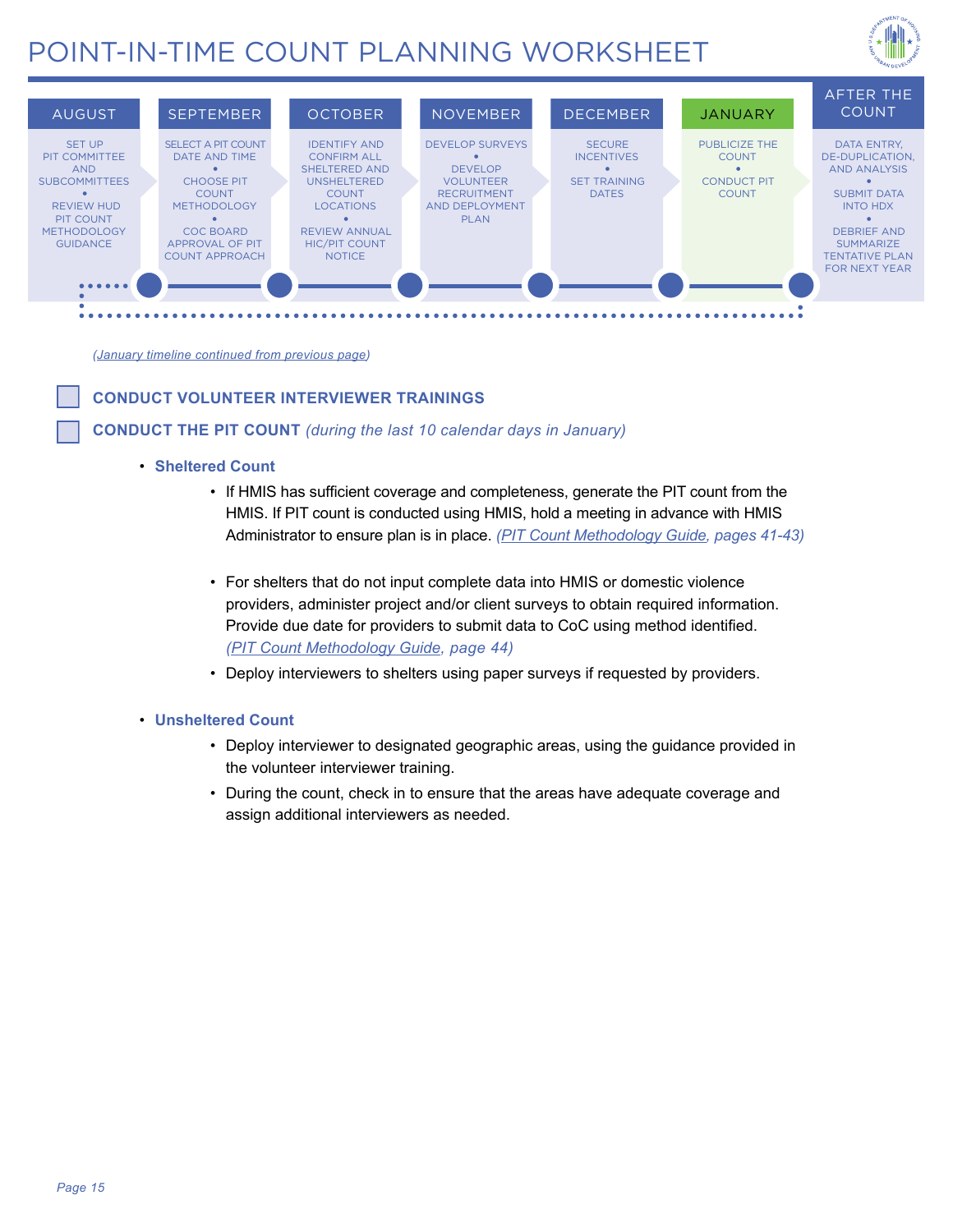

| <b>OCTOBER</b><br><b>NOVEMBER</b><br><b>AUGUST</b><br><b>SEPTEMBER</b><br><b>DECEMBER</b><br><b>JANUARY</b><br><b>SET UP</b><br><b>SELECT A PIT COUNT</b><br><b>IDENTIFY AND</b><br><b>DEVELOP SURVEYS</b><br><b>SECURE</b><br><b>PUBLICIZE THE</b><br>PIT COMMITTEE<br>DATE AND TIME<br><b>CONFIRM ALL</b><br><b>INCENTIVES</b><br><b>COUNT</b><br>$\bullet$<br><b>SHELTERED AND</b><br><b>DEVELOP</b><br><b>AND</b><br>$\bullet$<br>$\bullet$<br>$\bullet$<br><b>SUBCOMMITTEES</b><br><b>CHOOSE PIT</b><br><b>UNSHELTERED</b><br><b>VOLUNTEER</b><br><b>SET TRAINING</b><br><b>CONDUCT PIT</b><br><b>COUNT</b><br><b>RECRUITMENT</b><br><b>DATES</b><br><b>COUNT</b><br>$\bullet$<br><b>COUNT</b> | AFTER THE<br><b>COUNT</b><br>DATA ENTRY.<br>DE-DUPLICATION,<br><b>AND ANALYSIS</b><br>$\bullet$<br><b>SUBMIT DATA</b>   |  |  |  |  |  |
|-----------------------------------------------------------------------------------------------------------------------------------------------------------------------------------------------------------------------------------------------------------------------------------------------------------------------------------------------------------------------------------------------------------------------------------------------------------------------------------------------------------------------------------------------------------------------------------------------------------------------------------------------------------------------------------------------------|-------------------------------------------------------------------------------------------------------------------------|--|--|--|--|--|
| <b>REVIEW HUD</b><br><b>LOCATIONS</b><br>AND DEPLOYMENT<br><b>METHODOLOGY</b><br>PIT COUNT<br>$\bullet$<br>$\bullet$<br><b>PLAN</b><br><b>COC BOARD</b><br><b>REVIEW ANNUAL</b><br><b>METHODOLOGY</b><br><b>GUIDANCE</b><br>APPROVAL OF PIT<br><b>HIC/PIT COUNT</b><br><b>COUNT APPROACH</b><br><b>NOTICE</b>                                                                                                                                                                                                                                                                                                                                                                                       | <b>INTO HDX</b><br>$\bullet$<br><b>DEBRIEF AND</b><br><b>SUMMARIZE</b><br><b>TENTATIVE PLAN</b><br><b>FOR NEXT YEAR</b> |  |  |  |  |  |
|                                                                                                                                                                                                                                                                                                                                                                                                                                                                                                                                                                                                                                                                                                     |                                                                                                                         |  |  |  |  |  |
| (After the Count continue on the next page)                                                                                                                                                                                                                                                                                                                                                                                                                                                                                                                                                                                                                                                         |                                                                                                                         |  |  |  |  |  |
| <b>COLLECT THE COMPLETED SURVEYS FROM INTERVIEWERS USING THE METHOD IDENTIFIED</b><br><b>BY THE CoC</b> (PIT Count Methodology Guide, page 66)                                                                                                                                                                                                                                                                                                                                                                                                                                                                                                                                                      |                                                                                                                         |  |  |  |  |  |
| REVIEW SURVEYS FOR DATA QUALITY AND ORGANIZING THEM TO PREPARE FOR DATA ENTRY<br>(PIT Count Methodology Guide, page 67)                                                                                                                                                                                                                                                                                                                                                                                                                                                                                                                                                                             |                                                                                                                         |  |  |  |  |  |
| <b>CODE SURVEYS IF USING STATISTICAL ANALYSIS SOFTWARE</b><br>(PIT Count Methodology Guide - "Coding Responses," pages 67-68)                                                                                                                                                                                                                                                                                                                                                                                                                                                                                                                                                                       |                                                                                                                         |  |  |  |  |  |
| <b>ENTER DATA INTO STATISTICAL ANALYSIS SOFTWARE OR DATABASE</b>                                                                                                                                                                                                                                                                                                                                                                                                                                                                                                                                                                                                                                    |                                                                                                                         |  |  |  |  |  |
| FIND AND CORRECT DATA ENTRY OR DATA COLLECTION ERRORS<br>(PIT Count Methodology Guide, pages 69-70)                                                                                                                                                                                                                                                                                                                                                                                                                                                                                                                                                                                                 |                                                                                                                         |  |  |  |  |  |
| SECURELY STORE AND/OR DISPOSE OF SHELTERED AND UNSHELTERED SURVEYS<br>(PIT Count Methodology Guide, pages 71)                                                                                                                                                                                                                                                                                                                                                                                                                                                                                                                                                                                       |                                                                                                                         |  |  |  |  |  |
| FIND AND REMOVE DUPLICATE RECORDS THAT RELATE TO THE SAME PERSON IN THE PIT COUNT<br>USING ONE OR MORE OF THE THREE IDENTIFIED METHODS<br>(PIT Count Methodology Guide, pages 71-72)                                                                                                                                                                                                                                                                                                                                                                                                                                                                                                                |                                                                                                                         |  |  |  |  |  |
| ANALYZE THE DATA TO DETERMINE THE PIT COUNT FOR SHELTERED AND UNSHELTERED<br><b>POPULATIONS</b> (PIT Count Methodology Guide, page 73)                                                                                                                                                                                                                                                                                                                                                                                                                                                                                                                                                              |                                                                                                                         |  |  |  |  |  |
| <b>ENSURE THAT THE HIC AND PIT SHELTERED COUNT ARE IDENTICAL</b>                                                                                                                                                                                                                                                                                                                                                                                                                                                                                                                                                                                                                                    |                                                                                                                         |  |  |  |  |  |
| SHARE DATA RESULTS WITH PIT COMMITTEE, CoC BOARD AND MEMBERS                                                                                                                                                                                                                                                                                                                                                                                                                                                                                                                                                                                                                                        |                                                                                                                         |  |  |  |  |  |
| <b>SUBMIT PIT AND HIC DATA THROUGH HUD'S HDX</b> (PIT Count Methodology Guide, page 73)                                                                                                                                                                                                                                                                                                                                                                                                                                                                                                                                                                                                             |                                                                                                                         |  |  |  |  |  |